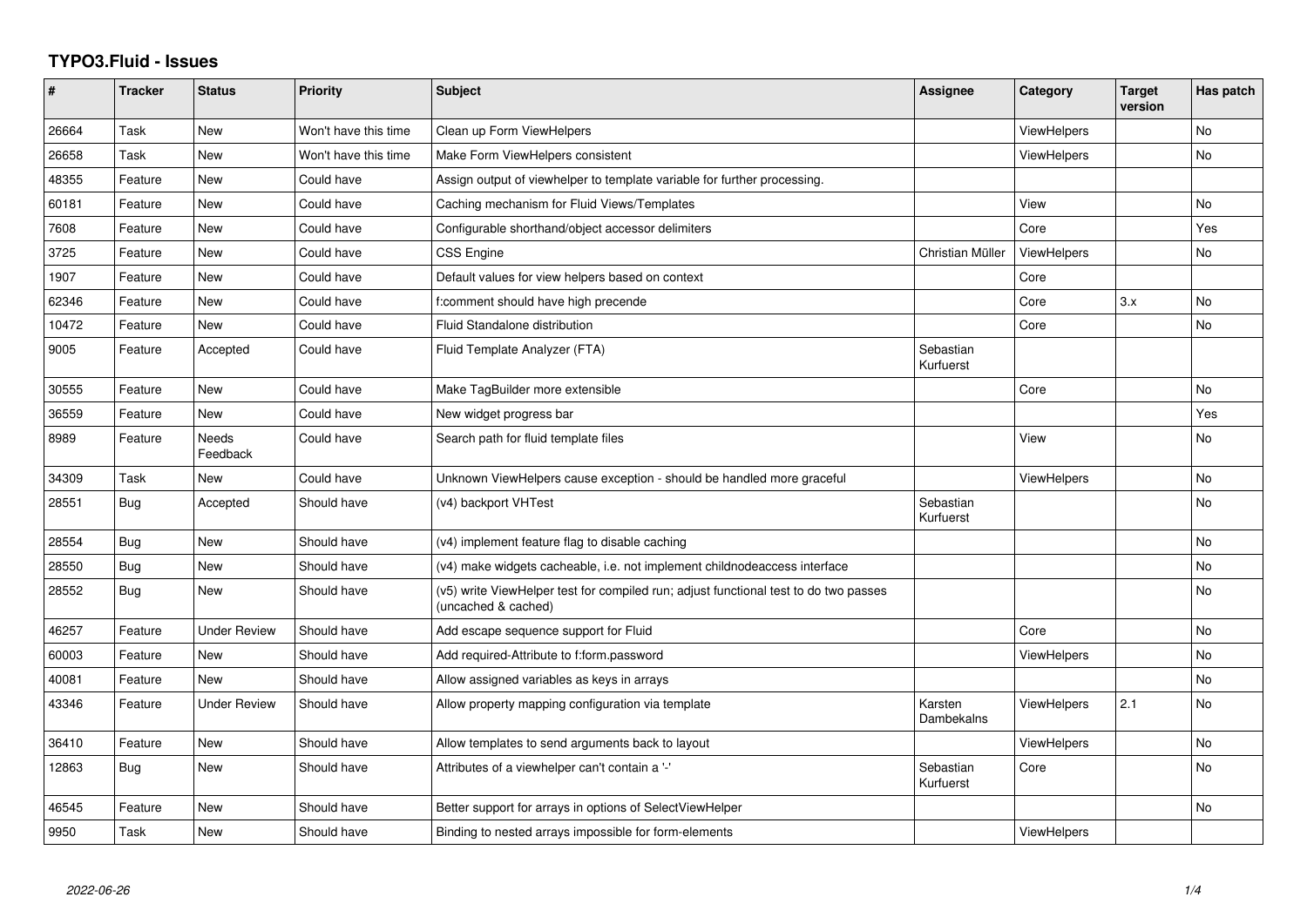| #     | <b>Tracker</b> | <b>Status</b>            | <b>Priority</b> | <b>Subject</b>                                                                                | Assignee                    | Category           | <b>Target</b><br>version | Has patch |
|-------|----------------|--------------------------|-----------------|-----------------------------------------------------------------------------------------------|-----------------------------|--------------------|--------------------------|-----------|
| 3291  | Feature        | Needs<br>Feedback        | Should have     | Cacheable viewhelpers                                                                         |                             |                    |                          | No        |
| 38130 | Feature        | <b>New</b>               | Should have     | Checkboxes and multiple select fields should have an assignable default value                 |                             |                    |                          | <b>No</b> |
| 36662 | Bug            | Needs<br>Feedback        | Should have     | Checked state isn't always correct when property is collection                                | Kevin Ulrich<br>Moschallski | <b>ViewHelpers</b> | 1.1.1                    | No        |
| 52640 | Feature        | <b>Under Review</b>      | Should have     | Create an UnlessViewHelper as opposite to the IfViewHelper                                    | Marc Neuhaus                |                    |                          | <b>No</b> |
| 30937 | <b>Bug</b>     | New                      | Should have     | CropViewHelper stringToTruncate can't be supplied so it can't be easily extended              |                             | <b>ViewHelpers</b> |                          | Yes       |
| 54284 | Bug            | New                      | Should have     | Default Option for Switch/Case VH                                                             |                             | <b>ViewHelpers</b> |                          | No        |
| 45345 | Feature        | <b>Needs</b><br>Feedback | Should have     | Easy to use comments for fluid that won't show in output                                      |                             |                    |                          |           |
| 46289 | Bug            | Needs<br>Feedback        | Should have     | Enable Escaping Interceptor in XML request format                                             |                             | View               | 2.0.1                    | No        |
| 13045 | Bug            | New                      | Should have     | Entity decode of strings are different between if-conditions and output of variable           |                             |                    |                          |           |
| 52536 | Bug            | <b>Under Review</b>      | Should have     | Errorclass not set if no property-attribute set                                               |                             |                    |                          |           |
| 45153 | Feature        | New                      | Should have     | f:be.menus.actionMenuItem - Detection of the current select option is insufficient            |                             |                    |                          | No        |
| 49600 | Bug            | New                      | Should have     | f:form tag shown as a HTML on frontend                                                        |                             | <b>ViewHelpers</b> |                          | No        |
| 58921 | Bug            | New                      | Should have     | f:form.* VHs crash if NOT inside f:form but followed by f:form                                |                             |                    |                          | No        |
| 31955 | Feature        | New                      | Should have     | f:uri.widget                                                                                  |                             | Widgets            |                          | No        |
| 37619 | Bug            | New                      | Should have     | Fatal Error when using variable in name attribute of Section ViewHelper                       |                             | <b>ViewHelpers</b> |                          | No        |
| 8648  | Bug            | New                      | Should have     | format.crop ViewHelper should support all features of the crop stdWrap function               |                             | <b>ViewHelpers</b> |                          | <b>No</b> |
| 58983 | Bug            | New                      | Should have     | format.date does not respect linebreaks and throws exception                                  |                             |                    |                          | No        |
| 47669 | Task           | New                      | Should have     | FormViewHelper does not define the default request method                                     |                             |                    |                          | No        |
| 58862 | Bug            | Needs<br>Feedback        | Should have     | FormViewHelper doesn't accept NULL as value for \$arguments                                   | <b>Bastian</b><br>Waidelich | <b>ViewHelpers</b> |                          | Yes       |
| 45394 | Task           | New                      | Should have     | Forwardport Unit test for standalone view                                                     |                             | View               |                          | No        |
| 32035 | Task           | New                      | Should have     | Improve fluid error messages                                                                  |                             | Core               |                          | Yes       |
| 4704  | Feature        | New                      | Should have     | Improve parsing exception messages                                                            |                             | Core               |                          |           |
| 28553 | <b>Bug</b>     | New                      | Should have     | improve XHProf test setup                                                                     |                             |                    |                          | No        |
| 56237 | Task           | New                      | Should have     | in-line (Condition)ViewHelpers should not evaluate on parsing                                 |                             |                    |                          | No        |
| 55008 | Bug            | Under Review             | Should have     | Interceptors should be used in Partials                                                       | Christian Müller            |                    |                          | No        |
| 37095 | Feature        | New                      | Should have     | It should be possible to set a different template on a Fluid TemplateView inside an<br>action | Christopher<br>Hlubek       |                    |                          | No        |
| 8491  | Task           | Needs<br>Feedback        | Should have     | link.action and uri.action differ in absolute argument                                        | Karsten<br>Dambekalns       | ViewHelpers        |                          | No        |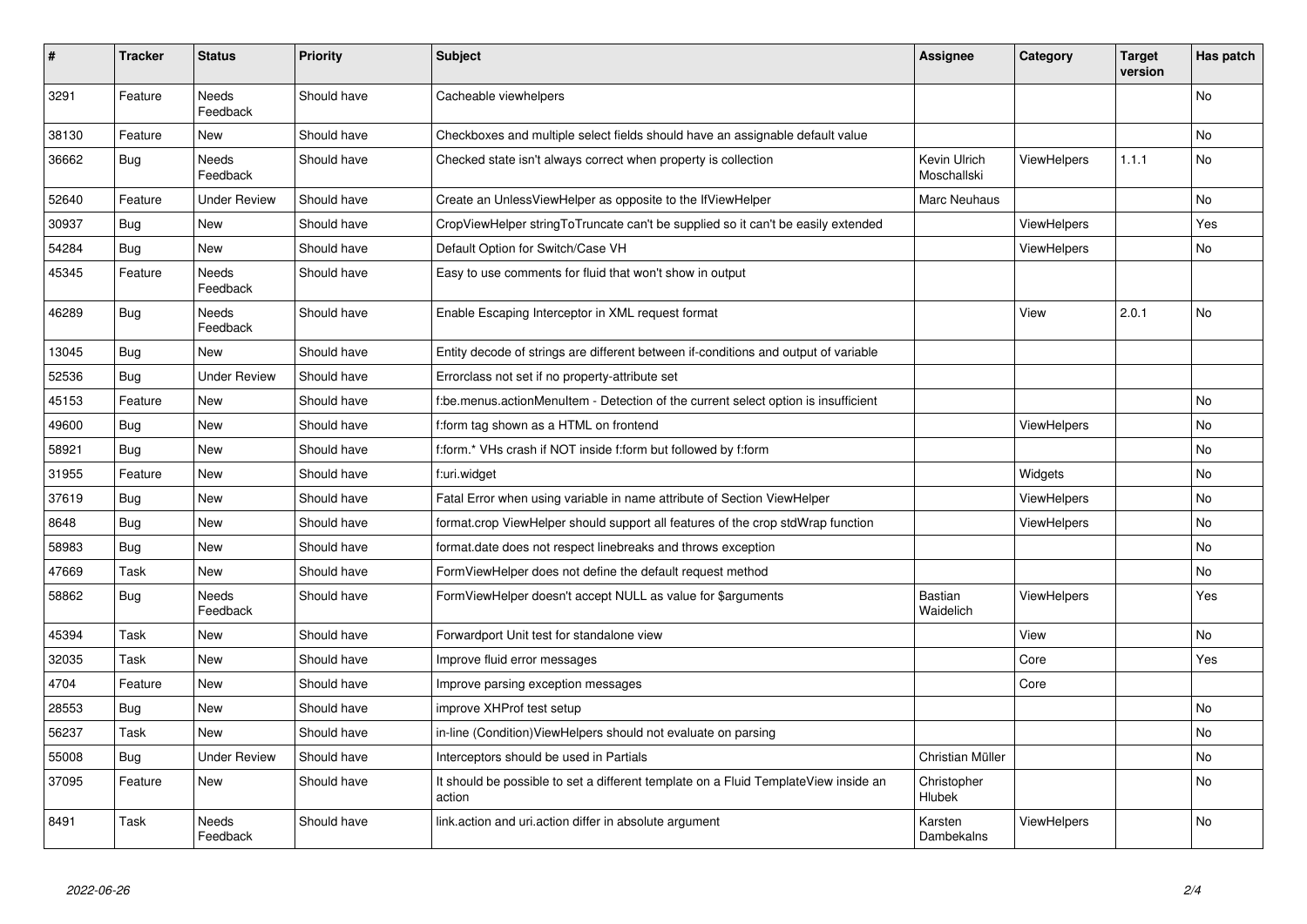| #     | <b>Tracker</b> | <b>Status</b>            | <b>Priority</b> | <b>Subject</b>                                                                                         | <b>Assignee</b>        | Category           | <b>Target</b><br>version | Has patch |
|-------|----------------|--------------------------|-----------------|--------------------------------------------------------------------------------------------------------|------------------------|--------------------|--------------------------|-----------|
| 33394 | Feature        | <b>Needs</b><br>Feedback | Should have     | Logical expression parser for BooleanNode                                                              | <b>Tobias Liebig</b>   | Core               |                          | <b>No</b> |
| 28549 | <b>Bug</b>     | New                      | Should have     | make widgets cacheable, i.e. not implement childnodeaccess interface                                   |                        |                    |                          | No        |
| 40998 | Bug            | <b>Under Review</b>      | Should have     | Missing parent request namespaces in form field name prefix                                            | Sebastian<br>Kurfuerst | ViewHelpers        | 1.1.1                    | No        |
| 42397 | Feature        | <b>New</b>               | Should have     | Missing viewhelper for general links                                                                   |                        |                    |                          | No        |
| 5933  | Feature        | Accepted                 | Should have     | Optional section rendering                                                                             | Sebastian<br>Kurfuerst | ViewHelpers        |                          | No        |
| 60271 | Feature        | New                      | Should have     | Paginate viewhelper, should also support arrays                                                        |                        |                    |                          | No        |
| 53806 | Bug            | <b>Under Review</b>      | Should have     | Paginate widget maximumNumberOfLinks rendering wrong number of links                                   | Bastian<br>Waidelich   | Widgets            |                          | No        |
| 36655 | Bug            | New                      | Should have     | <b>Pagination Links</b>                                                                                |                        | Widgets            |                          | No        |
| 34682 | Bug            | <b>Under Review</b>      | Should have     | Radio Button missing checked on validation error                                                       |                        | <b>ViewHelpers</b> |                          | No        |
| 39936 | Feature        | New                      | Should have     | registerTagAttribute should handle default values                                                      |                        | ViewHelpers        |                          | No        |
| 42743 | Task           | New                      | Should have     | Remove inline style for hidden form fields                                                             |                        |                    |                          | No        |
| 43071 | Task           | New                      | Should have     | Remove TOKENS for adding fallback teplates in B                                                        |                        |                    |                          | No        |
| 43072 | Task           | New                      | Should have     | Remove TOKENS for adding templates fallback in Backporter                                              |                        | View               |                          | No        |
| 54195 | Task           | New                      | Should have     | Rename and move FormViewHelper's errorClass value, currently 'f3-form-error'                           | Adrian Föder           | ViewHelpers        |                          | No        |
| 33215 | Feature        | New                      | Should have     | RFC: Dynamic values in ObjectAccess paths                                                              |                        |                    |                          | No        |
| 39990 | Bug            | New                      | Should have     | Same form twice in one template: hidden fields for empty values are only rendered<br>once              |                        | Core               |                          | No        |
| 49756 | Feature        | <b>Under Review</b>      | Should have     | Select values by array key in checkbox viewhelper                                                      |                        |                    |                          | <b>No</b> |
| 65424 | Bug            | <b>Under Review</b>      | Should have     | SelectViewHelper must respect option(Value Label)Field for arrays                                      |                        | ViewHelpers        |                          | No        |
| 44234 | Bug            | <b>Under Review</b>      | Should have     | selectViewHelper's sorting does not respect locale collation                                           |                        | ViewHelpers        | 2.1                      | No        |
| 46091 | Task           | Needs<br>Feedback        | Should have     | Show source file name and position on exceptions during parsing                                        |                        |                    |                          | No        |
| 9514  | Feature        | New                      | Should have     | Support explicit Array Arguments for ViewHelpers                                                       |                        |                    |                          |           |
| 52591 | Bug            | New                      | Should have     | The Pagination Widget broken for joined objects                                                        |                        |                    |                          | No        |
| 10911 | Task           | New                      | Should have     | Tx_Fluid_ViewHelpers_Form_AbstractFormViewHelper->renderHiddenIdentityField<br>should be more reliable |                        | ViewHelpers        |                          | No        |
| 3481  | Bug            | New                      | Should have     | Use ViewHelperVariableContainer in PostParseFacet                                                      |                        | Core               |                          | No        |
| 51277 | Feature        | New                      | Should have     | ViewHelper context should be aware of actual file occurrence                                           |                        |                    |                          | No        |
| 47006 | Bug            | <b>Under Review</b>      | Should have     | widget identifier are not unique                                                                       |                        |                    |                          | No        |
| 52419 | <b>Bug</b>     | New                      | Should have     | Wrong PHPDocs notation for default value inline f:translate viewhelper                                 |                        |                    | 2.0                      | No        |
| 50888 | Bug            | <b>Under Review</b>      | Should have     | WSOD by changing name of section and if Fluid caches are generated                                     |                        |                    |                          | No        |